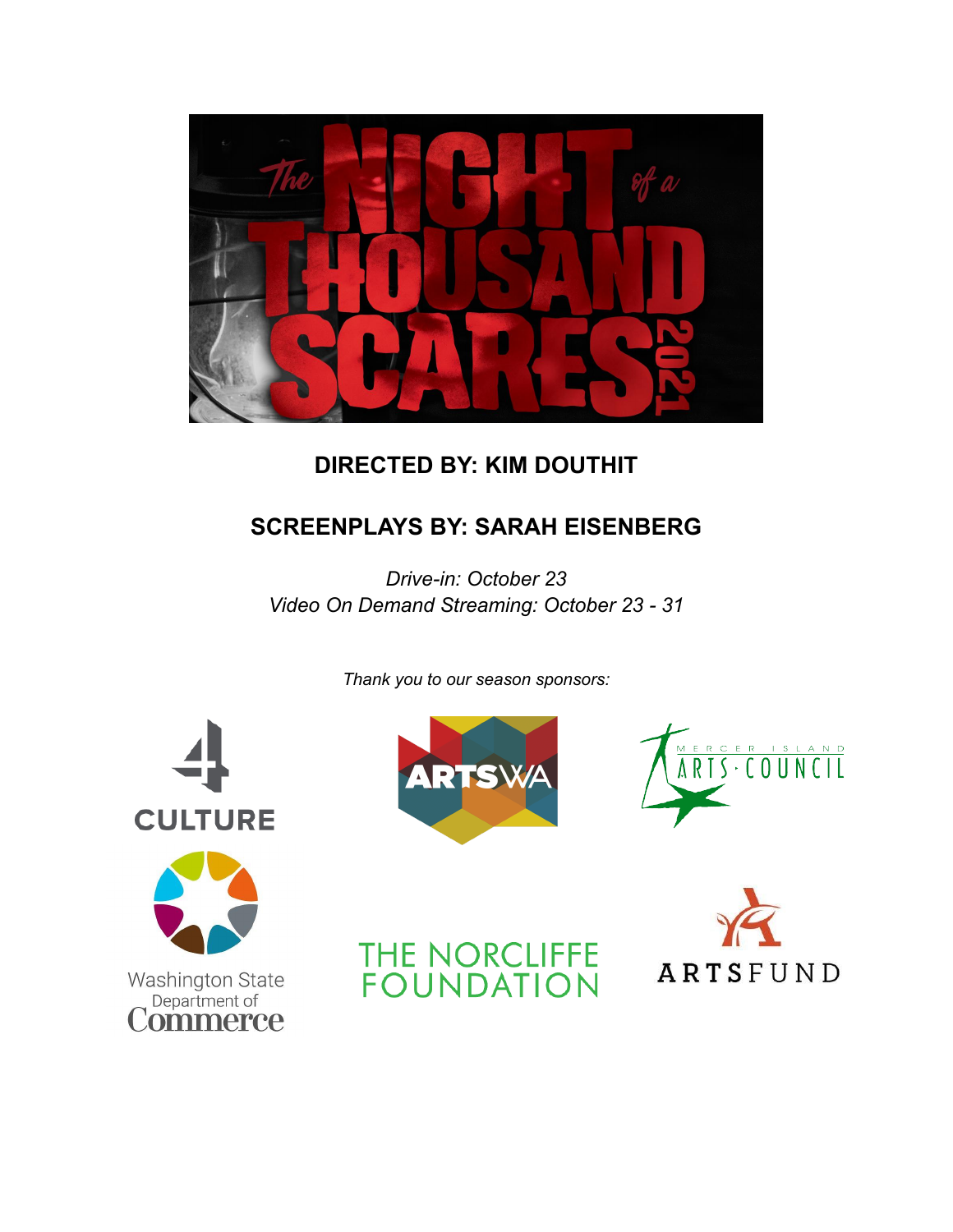#### **KILLER CAMPOUT**

Written by Sarah Eisenberg Directed by Kim Douthit Executive Producer: Mimi Katano

#### *Cast (in order of appearance):*

Emery: Ren M Rose: Mia K Juliet: Sophie C Meg: Nora J Willow: Sarah C Skye: Kylie S Woman: S Kenzie: M

#### *Production Staff:*

Director of Photography: Michael Yakovich Production Manager: Josh Valdez Editor: Nate Lessler Wardrobe Coordinator: Natasha Gier Prop Coordinator: Christy Fox Composer: Josh Valdez Location Coordinator: Mike Lion Production Assistant: Cory Southwell Lighting Intern: Sofia Frazzini

#### *Special Thanks:*

Kelsey Creek Park Heather and Brian Culver

## **WILL YOU**

Written by Sarah Eisenberg Directed by Kim Douthit Executive Producer: Mimi Katano

#### *Cast (in order of appearance):*

Alex: Milo M Mo: Benjamin B Josey: Madison C Evie: Evita G Becky: Ansuya S Babysitter: Emma S Mom: Michelle W Additional Zombies: Sofia F, Zack W, Landon B

## **Production Staff**

Director of Photography: Michael Yakovich Production Manager: Josh Valdez Editor: Nate Lessler Wardrobe Coordinator: Natasha Gier Prop Coordinator: Christy Fox Composer: Josh Valdez Production Assistant: Cory Southwell Lighting Intern: Sofia Frazzini

## *Special Thanks:*

The Ward Family The Van Bibber Family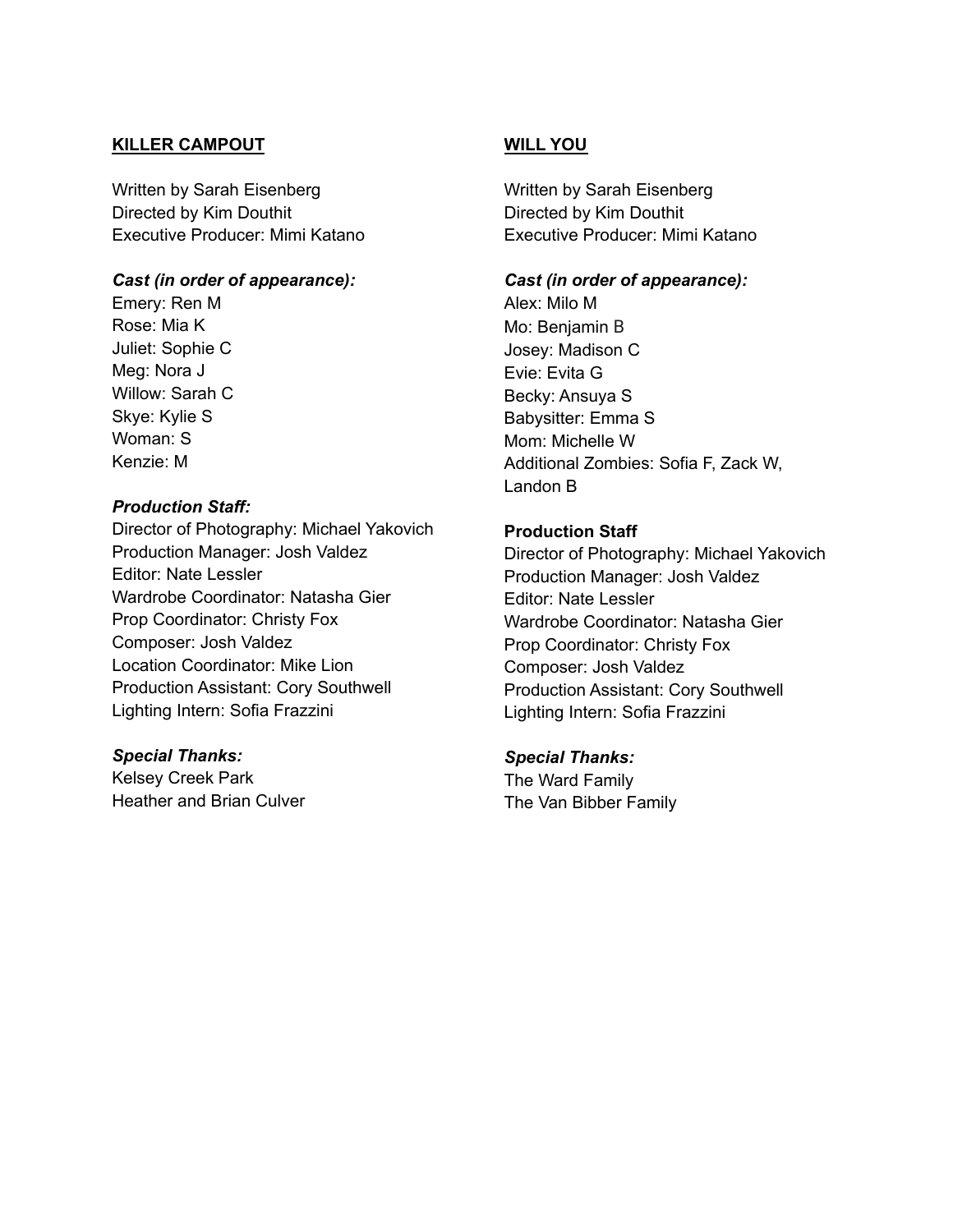## **CURSED LETTERS**

Written by Sarah Eisenberg Directed by Kim Douthit Executive Producer: Mimi Katano

## *Cast (in order of appearance):*

Hunter: Sadie J Jaq: Abby G Theo: Kyra B Fran: Nicole E Charlotte: Paige K Jamie: Milo M Lizzy: Elizabeth P

## *Production Staff:*

Director of Photography: Michael Yakovich Production Manager: Josh Valdez Editor: Nate Lessler Wardrobe Coordinator: Natasha Gier Prop Coordinator: Christy Fox Fight Coordinator: Philip G. Smith Composer: Josh Valdez Production Assistant: Cory Southwell Lighting Intern: Sofia Frazzini

## *Special Thanks:*

The Jensen Family

# **ACTOR'S BIOS (Alphabetical by first name):**

**Benjamin B** (*Mo*) goes to Islander Middle School, is 13 years old, and is in 8th grade. He has been in numerous YTN shows including *Fiddler on the Roof* and L*ittle Mermaid*. When not acting, he loves to play D&D along with other sorts of games/reading. He loves his cats, Hamilton and Lefty, very much. He is excited for more shows with YTN, and hopes his fellow actors break a leg and do great.

**Kyra B** (*Theo*) is 15 years old and is a sophomore at Bellevue High School. You may have seen her in past shows at YTN such as: *Fiddler on the Roof, 13 the Musical* and many others! She hopes you enjoy the show!

**Sarah C** (*Willow*) is 14 years old, and she is in 8th grade at Lakeside School in Seattle. Sarah has done many productions with YTN including *Mary Poppins Jr*, *The Monkey King*, *Fiddler on*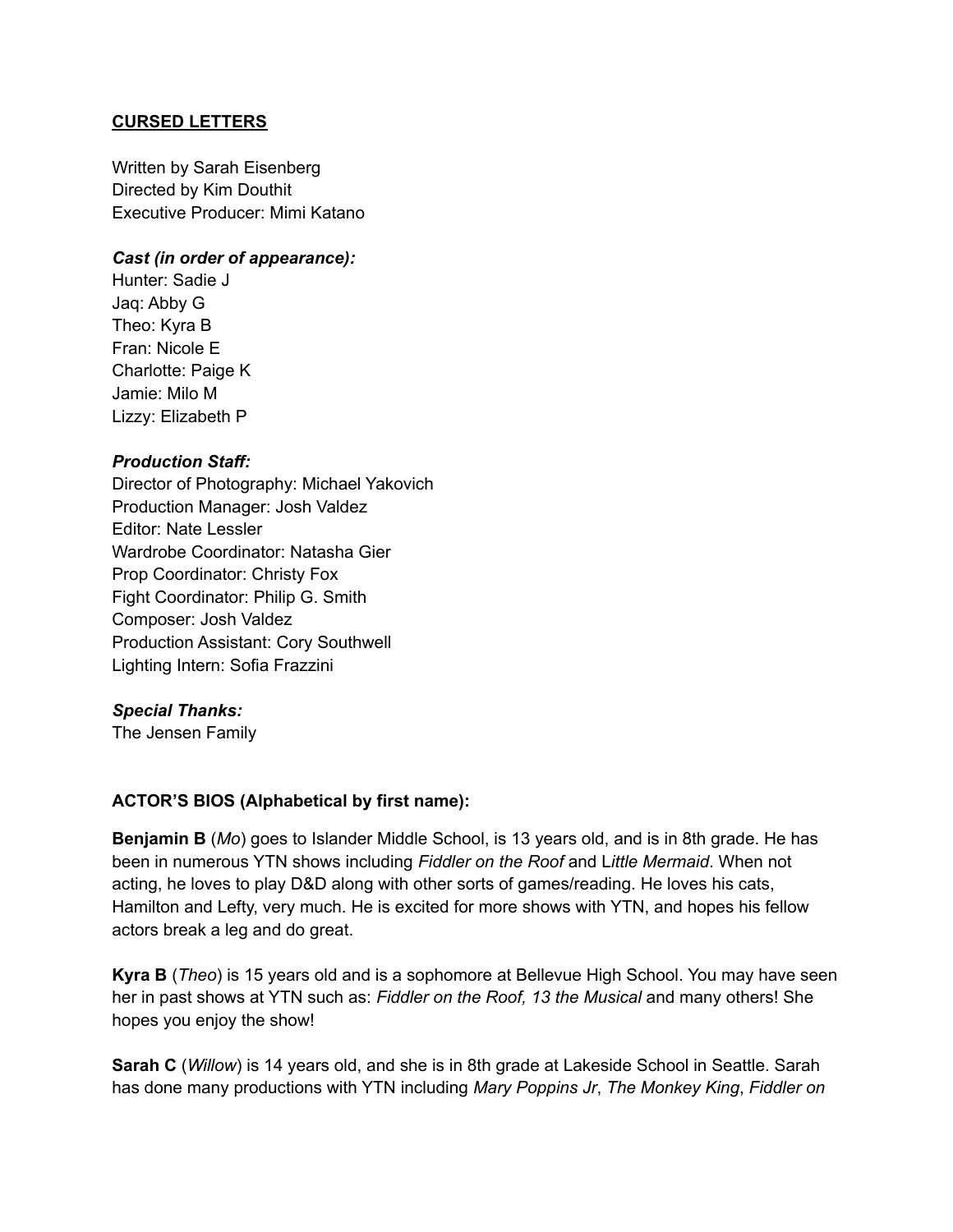*the Roof*, and *Radio Drama*. In her free time Sarah enjoys playing soccer, violin, boxing, baking, and playing with her dog Nelson

**Sophie C** (*Juliet*) is a freshman at Franklin High School, and this is her second year participating in the Summer of Horror. She likes to dance and read outside of acting, and you may see her in the upcoming production of *Sky Below* this fall. She hopes you are fantastically frightened by the films!

**Nicole E** (*Fran*) is 16 years old and a high school junior. She is so happy to be part of Summer of Horror for the second time! You may have recently seen her at YTN as Patrice in 13 or Fyedka in *Fiddler on The Roof Jr.* Outside of theatre, Nicole enjoys reading Stephen King and annoying her cats.

**Abigail G** (Jaq) is 16 years old and a junior at The Center School. She is so excited to be part of her fourth YTN horror film and twenty-first production! Most recently, you might've seen her as the Scarecrow in*The Wizard of Oz.*When she's not at YTN, you could find her playing music, doing homework, going to concerts, doing homework, rehearsing for her school musical, or doing homework. She hopes you enjoy the show!

**Nora J** (*Meg*) is 13 years old and this is her 8th show with YTN. Others include The Monkey King (Sunny), Radio Drama 2019-2020 and 2020-2021. Nora enjoys roller skating, rainbows and glitter, playing with her guinea pigs, and social interactions. Enjoy the show!

**Sadie J** (*Rose*) is a Junior at Mercer Island High School and she is very excited to be a part of Summer Of Horror for the second year! This is Sadie's 21st production at Youth Theater Northwest and counting. Sadie's dream is to someday play a lead role in a popular feature film and is working her way there with agencies and auditions. Sadie also went to Nashville over the summer to record three of her original songs that are playing now on KMIH 88.9 The Bridge, her high school's radio station! When Sadie isn't acting, you can find her singing, dancing, baking, or all three at once. She hopes you enjoy the show!

**Mia K** (*Rose*) is a 10th grader at SAAS, where she is in the audition-only Acting program and is currently in rehearsals for *Urinetown.* Mia is incredibly excited to be in *Killer Campout* asher first production at YTN! Previously Mia has been thankful to perform in over a dozen shows at Stone Soup Theatre and Broadway Bound. She studies voice with Jordan McClellan, and proudly volunteers at Footprints Wildlife Rehabilitation Center.

**Paige K** *(Charlotte)* at 15, is thrilled to be cast a second year in a YTN film production. She aspires to pursue an education and career in film acting. Thanks to YTN for the introduction into this area and for the support of her family and friends.

**Milo M** (*Alex*) is a junior at Mercer Island High School. He has acted in many YTN shows but this is his first time doing Summer of Horror. When not doing theater, he loves cooking, drawing and going on nature walks with his dog. Enjoy the show!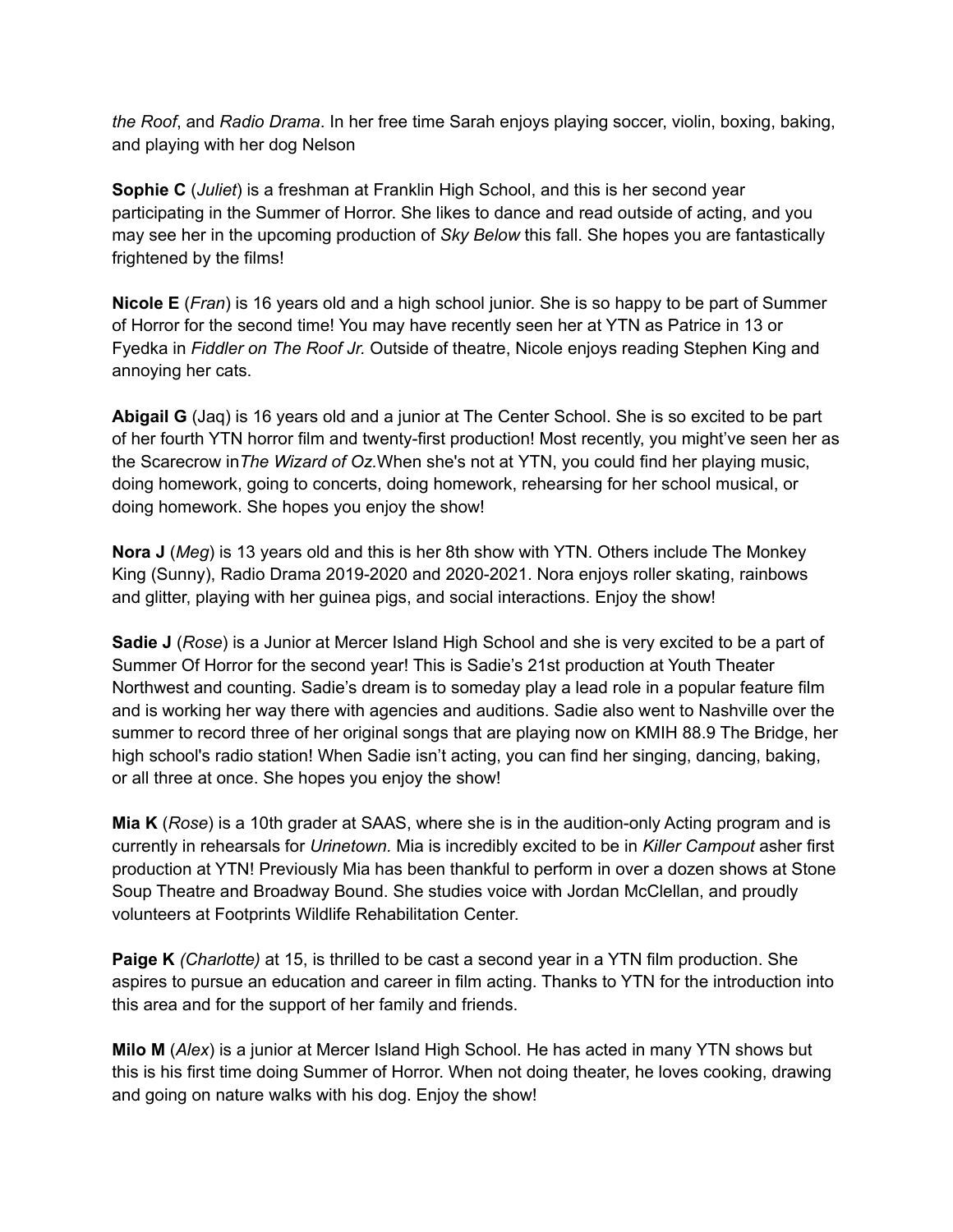**Ren M** (Emery) , a sophomore at Mercer Island High School, is excited about the release of Killer Campout. Killer Campout is Ren's first foray into film after several theatre productions at YTN including *A Midsummer Night's Dream* and *Peter Pan.* On a personal level, horror happens to be one of Ren's favorite film genres (Parasite and Mother! are current favorites). When not fighting off murderous hairbrushes, Ren enjoys teaching swimming lessons, reading and art.

**Elizabeth P** (*Lizzy*) is so excited to be back doing what she loves at YTN. After a fun week of filming *Cursed Letters* in the summer, she is so glad that the time has come for an audience to experience the excitement. She is a current senior at Hazen High School and enjoys not trying to stress about applications. In March, you may see her in *The 39 Steps*, but until then, she hopes you enjoy the show(s)!

**Ansuya S.** (*Becky*) Ansuya is thrilled to be a part of *Will You* at YTN. While this is not her first production with YTN, it is her first on-screen role. Ansuya is 14 years old, and attends Eastside Preparatory School. In her free time, she enjoys singing, dancing and reading. She hopes you get a fright from the *Summer of Horror* films!

**Emma S** (*Babysitter*) is a sophomore who enjoys acting as a hobby. In the past, she has played Katherine Plumber in *Newsies*, Helen Keller in *The Miracle Worker*, and Mrs. Bucket in *Willy Wonka and the Chocolate Factory*. Emma is a part of the Ballard High School Chorale Choir. Apart from acting, she also loves to bake, read, and paint. She would like to thank her family and friends for their support.

**Kylie S** (Skye) age 12, is a student at Timbercrest Middle School. Kylie has done 10 shows at Studio East, and this is her first project with YTN. She thanks her friends, cast, and crew!

# **PRODUCTION TEAM'S BIOS:**

**Kim Douthit** (Director) is a YTN alumni who is happy to be back directing this new work, *Sky Below*. Some of her past credits with YTN include *The Little Mermaid*, *Little Shop of Horrors,* and *Sideways Stories From Wayside School*. She also directs Summer of Horror, YTN's annual horror shorts, this year going into year four of the program! She would like to thank the amazing cast for all of their hard work and Maggie for creating such a cool and interesting world!

**Michael Yakovich** (Director of Photography) is so excited to see everyone's hard work on the big screen! He has been working at YTN since 2009 as a Stage Manager, but loves this new developing film program with Kim Douthit as our resident Horror goddess and director. Thank you to the production team! Bravo to the Cast! Enjoy!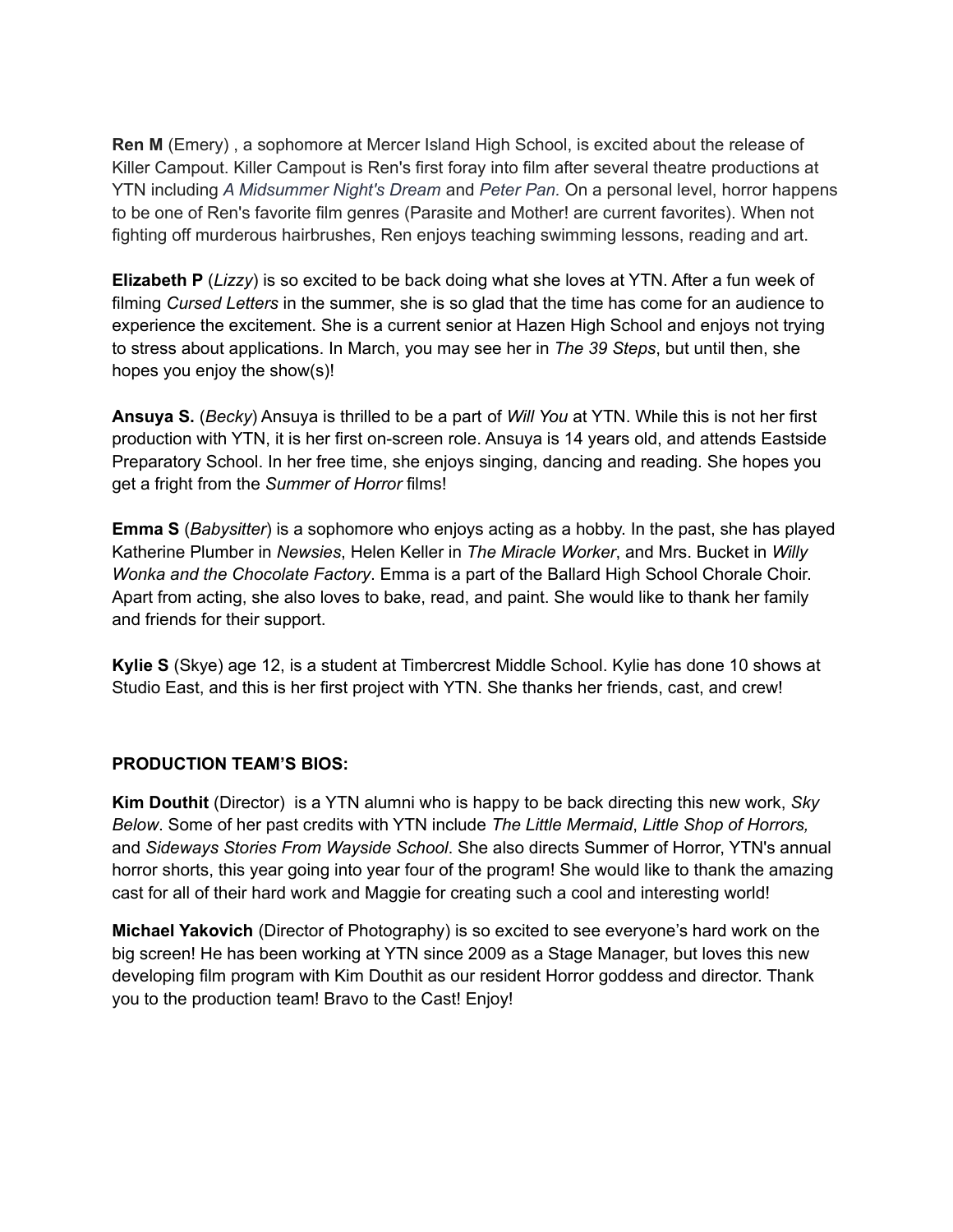**Natasha Gier** (Wardrobe Coordinator) has been costuming theatre productions since 2009, quite by accident. She has a degree in Fashion Design but realized her passions lay more in costuming thanks to a fortuitous internship at Youth Theatre NW. Lucky for her, they decided to keep her. Natasha has costumed over 25 shows; most recently ones like *Rent*, *The Stinky Cheese Man, Rikki Tikki Tavi, Rules of Comedy* and *The Reluctant Dragon*. When not designing a show, she can still be found behind a sewing machine, making custom costumes & corsetry, alterations and even the occasional bridal gown.

## **YOUTH THEATRE NORTHWEST STAFF:**

| <b>Executive Artistic Director</b> | Mimi Katano                   |
|------------------------------------|-------------------------------|
| <b>Managing Director</b>           | Stephanie Bull                |
| Development Director               | Katie McKenna                 |
| Program Director                   | <b>Cory Southwell</b>         |
| Program Associate                  | Mike Lion                     |
| Administrative Assistant           | Alyssa Maas                   |
| <b>Facilities Manager</b>          | Brian Jackson                 |
| <b>Bookkeeper</b>                  | <b>Beth Sampson</b>           |
| Costume Shop Manager               | <b>Heather Shannon Culver</b> |
| <b>Marketing Associate</b>         | <b>Kim Douthit</b>            |
| <b>Marketing Copywriter</b>        | Philip G. Smith               |
| Graphic Designer                   | <b>Shawn Linder</b>           |

# **YOUTH THEATRE NORTHWEST BOARD OF DIRECTORS:**

| Megan Atkinson           | Jola Jensen             |
|--------------------------|-------------------------|
| Michelle Bomberger       | Kelsey Joyce            |
| <b>Kristina Crothers</b> | <b>Malcolm Lawrence</b> |
| Martina Dalton, Chair    | Tom Lofton              |
| <b>Karin Davies</b>      | Carrie Rolph            |
| Cathy Dean               | <b>Jonathan Shakes</b>  |
| Carina Evens, Secretary  | <b>Diane Sloss</b>      |